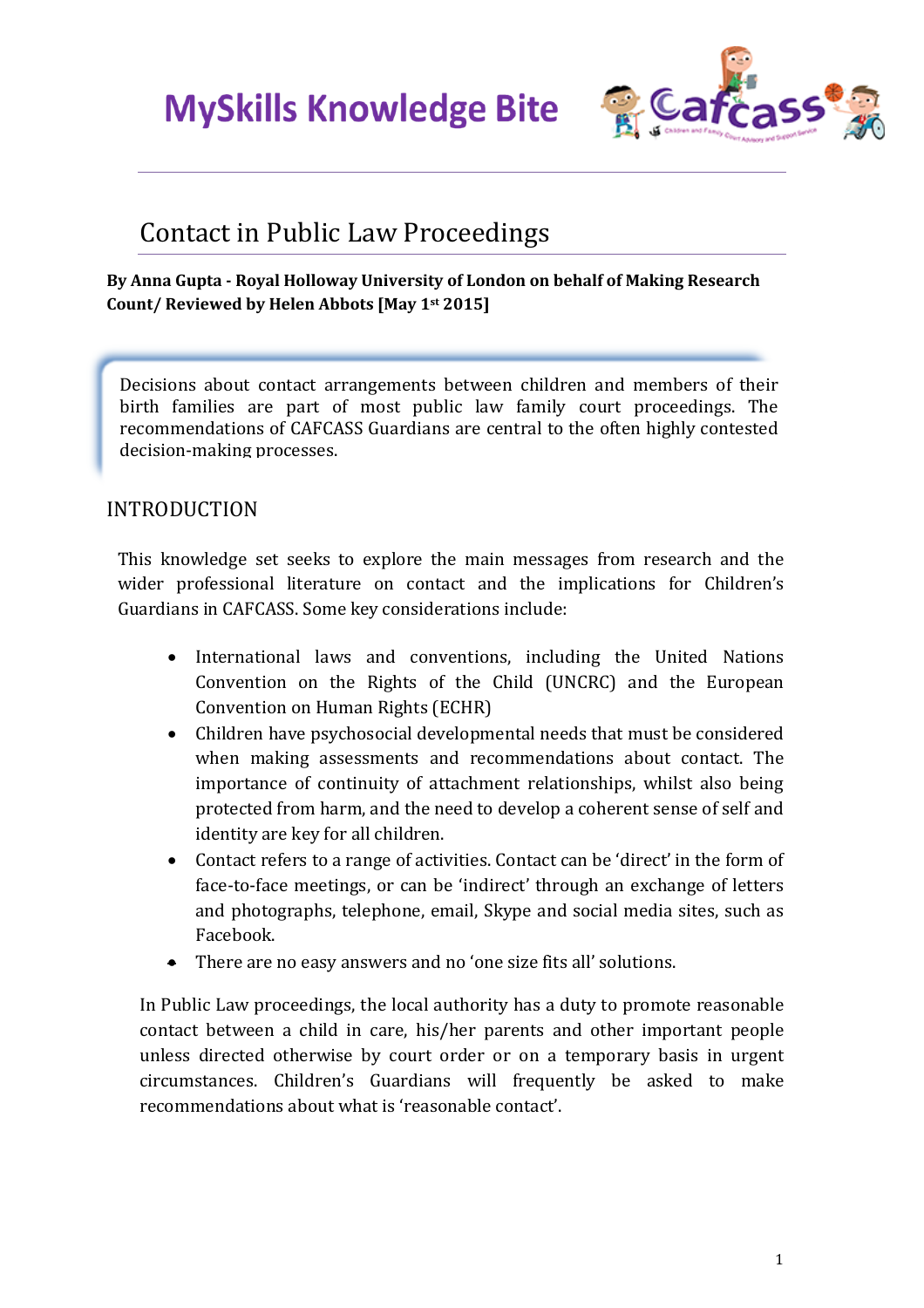

The purposes of contact during the proceedings are to minimise distress caused by separation; maintain family relationships; and to inform assessments.

#### INTERIM CONTACT ARRANGEMENTS

The observation of contact can be an important source of information in terms of assessing parenting capability, attachment relationships and family dynamics.

Two small-scale research studies by Kenrick (2009), and Humphreys and Kiraly (2010)

raised concerns about the potentially stressful effects of high levels of contact for young infants during care proceedings, especially when involving long journeys to and from contact.. However, Dale (2013, p. 188) warns of the danger that 'minimal contact messages' from these projects may take root in mainstream practice to provide rationalization and justification for decisions that have been taken for other reasons, including lack of resources. Schofield and Simmonds (2011, p74) argue for the need to ensure that contact can be a positive experience, by attending to the complex pressures on all those involved – including the child – in order to 'create a stable, secure and sensitive set of arrangements'.

Where reunification is a suitable and appropriate option, Cleaver (2000) concludes that contact is key to reunification but only in combination with other factors. More recent studies (e.g. Biehal 2006; Sinclair *et al*. 2007; Farmer *et al*. 2008) Wade *et al.,* 2011 similarly indicate that contact is a necessary but not a sufficient condition for reunification with recent studies recognizing the complex ways in which child, family and service factors interact in determining outcomes. (for children)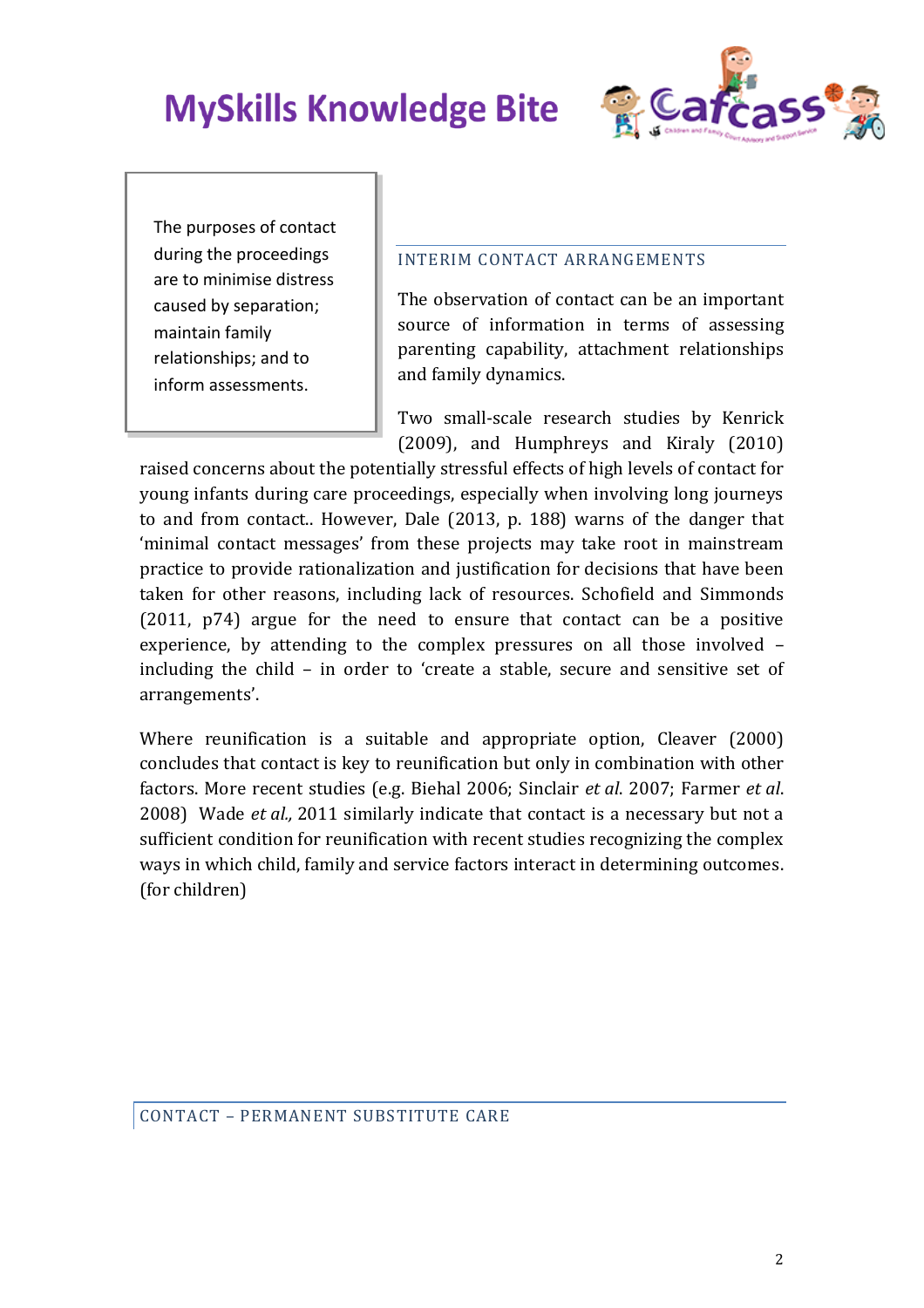

Under section 34 of the Children Act 1989 local authorities are required to promote reasonable contact between a child, his or her parents and guardians. What is deemed 'reasonable' will depend on the needs and wishes of the child in question. Although the court's requirements for scrutiny of care plans is reduced following the implementation of the Children and Families Act 2014 there is still a duty to consider local authority contact arrangements between the child and the wider family under section 34(11).

In their review of the research in this area,, Neil and Howe (2005) suggest that the aim of permanent substitute care should be to help permanently placed children to achieve optimum levels of psychological development by helping them to:

- Build a relationship and establish a secure attachment with new carers;
- Resolve feelings of separation and loss;
- Form a coherent sense of self and a clear identity by achieving autobiographical completeness and a sense of genealogical connectedness. (Neil & Howe, 2005, p. 226)

Contact has the potential for helping children resolve these developmental tasks, especially in relation to separation and loss and identity development, however is not without risks. Although the three psychosocial tasks are important, primacy is given to establishing a secure attachment relationship with their foster carers or adopters, so contact should not necessarily be pursued if it destabilises the placement.

Research evidence suggests that kinship placements promote greater parental contact than other out-of-home placements (Hunt 2003). However, whilst studies indicated that kinship care is a positive option for many children, it is not straightforward and requires careful assessment and support. Importantly, research does suggest that kinship carers can find managing relationships with parents among the most stressful aspects of their role (Hunt *et al.,* 2008; Hunt and Waterhouse, 2013). Contact arrangements in kinship care placements can become complicated by difficult extended family dynamics and adjustments required to roles within the family network. Kinship carers tend to be less well supported than foster carers, often failing to receive adequate support (Hunt and Waterhouse, 2013). Farmer (2009) found contact supervised by professionals was far less likely in kinship care and such unsupervised contact was also associated with higher levels of placement breakdown. It is crucial that Children's Guardians scrutinize carefully all Special Guardianship Order support plans to ensure robust support for kinship carers around contact issues.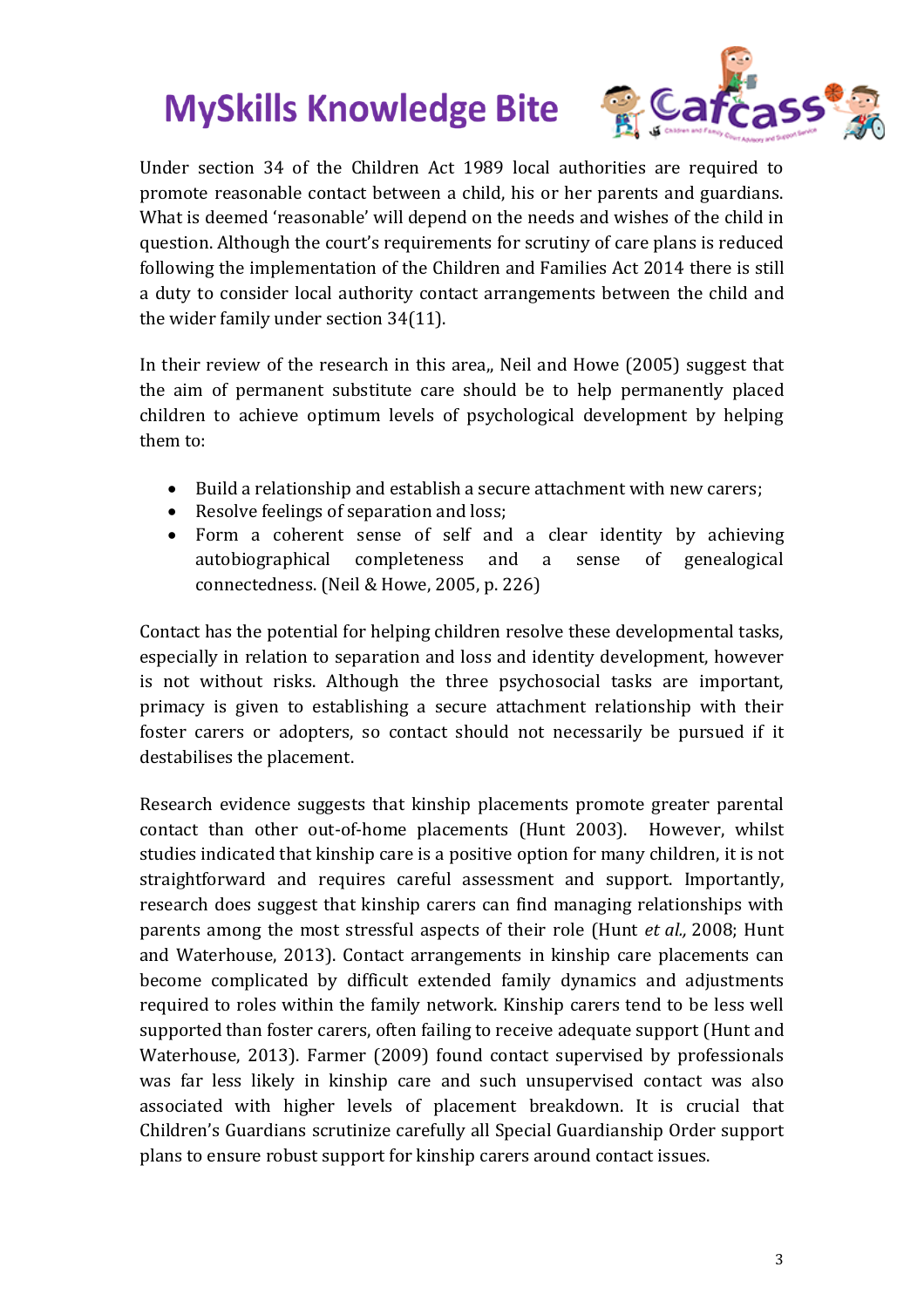

In terms of outcomes, having continued contact with members of the birth family is found in some studies to be associated with a reduced risk of breakdown, and appears to make no difference in others (Sellick *et al.*, 2004). Studies that have tried to measure the relationship between contact and wellbeing reveal a complex picture, but in general contact appears beneficial for most children (Neil, 2003). Another important consideration is that older children with established birth family relationships are now placed for adoption and may be able to clearly express their wishes. Many children in out-of-home placements remain concerned about their birth families and often spend a lot of time worrying about them (Sinclair *et al*. 2007; Moyers *et al*. 2006). Schofield and colleagues' (2000) study of children in long-term foster care found that an absence of contact with family members, especially against children's clearly stated wish for contact, can be problematic and potentially damaging.

Contact, however occasional, can keep alive a child's sense of his or her origins, and for minority ethnic children in particular could offer valuable connections with their racial, cultural, religious and heritage. Contact may offer future networks of support for care leavers given that a large proportion of children will return to their birth families at some point in their lives (Sinclair *et al*. 2007). However, direct contact may not always be in the children's interests, particularly if there is a risk of further harm or a disruption of the stability of the placement (Quinton & Selwyn, 2006).

Contact is more likely to take place, be supported and reviewed via the looked

In the Care Inquiry (2013) on the whole the children and young people spoken to felt that contact with their birth family was important and that it should be well supported. This meant planning it properly, and making sure people turned up.

A child's contact needs should form an integral part of the decision-making process regarding the most appropriate placement option, and should consider parents as well as wider family members who are important to the child.

after children procedures in permanent foster placements, than in adoption placements; although open adoption does occur and can be positive for the child (Neil and Howe, 2005). If no direct contact takes place, indirect methods of exchanging information, such as letters and photos should be in place. However, in order to be maintained, birth family and permanent carers indirect or 'letterbox' arrangements are likely to need some on-going support. If siblings are placed separately, it is particularly important to ensure on-going sibling contact as research indicates sibling separation and lack of contact risks deeply felt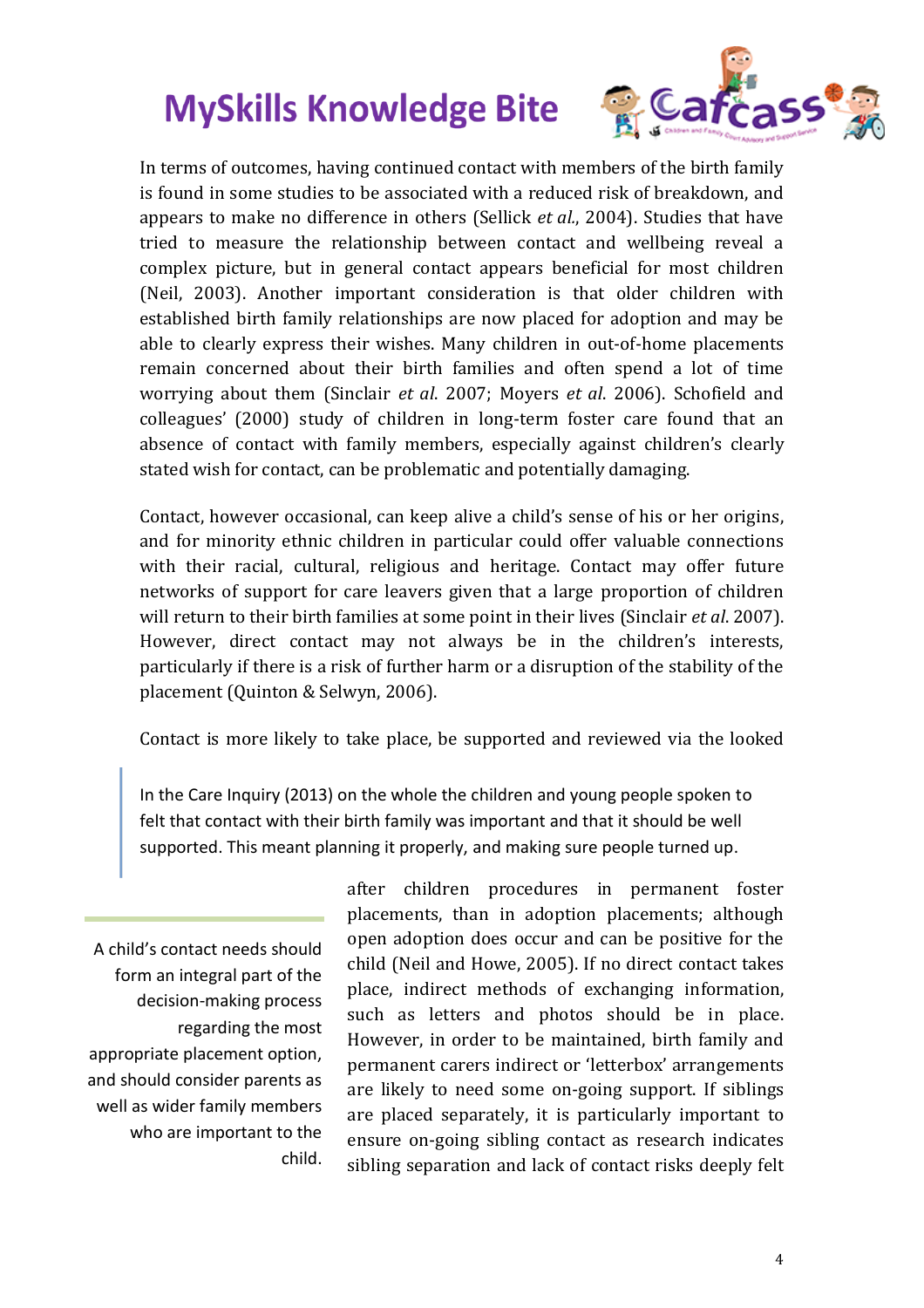

and long-term loss over a lifetime (Mullender, 2000).

There are no straightforward answers to broad questions about whether or not contact will be of benefit to specific children in particular permanent placements and, if so the frequency of contact. Simple formulas and rules cannot be applied, and in each case, decisions made on the basis of the individual child's needs. Contact plans must take into consideration the needs and wishes of the child (including safety needs); the views and attitudes of the permanent carers; the views and attitudes of birth family members; and support services available.

Neil and Howe (2005) suggest that contact is most likely to be beneficial when:

- Adopters/foster carers have an open and empathic attitude towards the child and birth family;
- Birth relatives show acceptance of placement;
- Issues of safety (physical, sexual, emotional) of child are managed;
- Appropriate support is given to all parties.

Openness on the part of permanent carers to discuss the child's history and maintain a dual connection to two families, even if this does not involve direct contact is important. The resolution of additional developmental tasks faced by children in permanent substitute care is not helped, and may be impeded by, a closed model of permanency practice, that allows participants very little access to and information about each other (Neil & Howe, 2005). The ability to tune into the child's needs must be a central issue in the assessment of adopters and permanent foster carers. Children's needs and wishes will change, so contact plans need to be flexible. What endures over time is the child's need for sensitive, empathic parenting. Thoburn (1996) suggests that the art of child placement lies in meeting both the child's need for a sense of permanence and his or her need for a sense of personal identity and for that identity to be respected by the substitute parents. The aim should be to achieve permanence whilst minimising loss.

There is currently very little research on the impact of the internet and social media on contact between children in permanent substitute care and their birth families. Sen (2010) found that practitioners generally constructed new technologies as a risk rather than opportunity. For some children in out-of-home placements unsupervised contact via social media with birth families can put them at risk of harm. However, Ofsted (2009) found that children in care identified email and social media useful methods of maintaining contact with family members, especially siblings.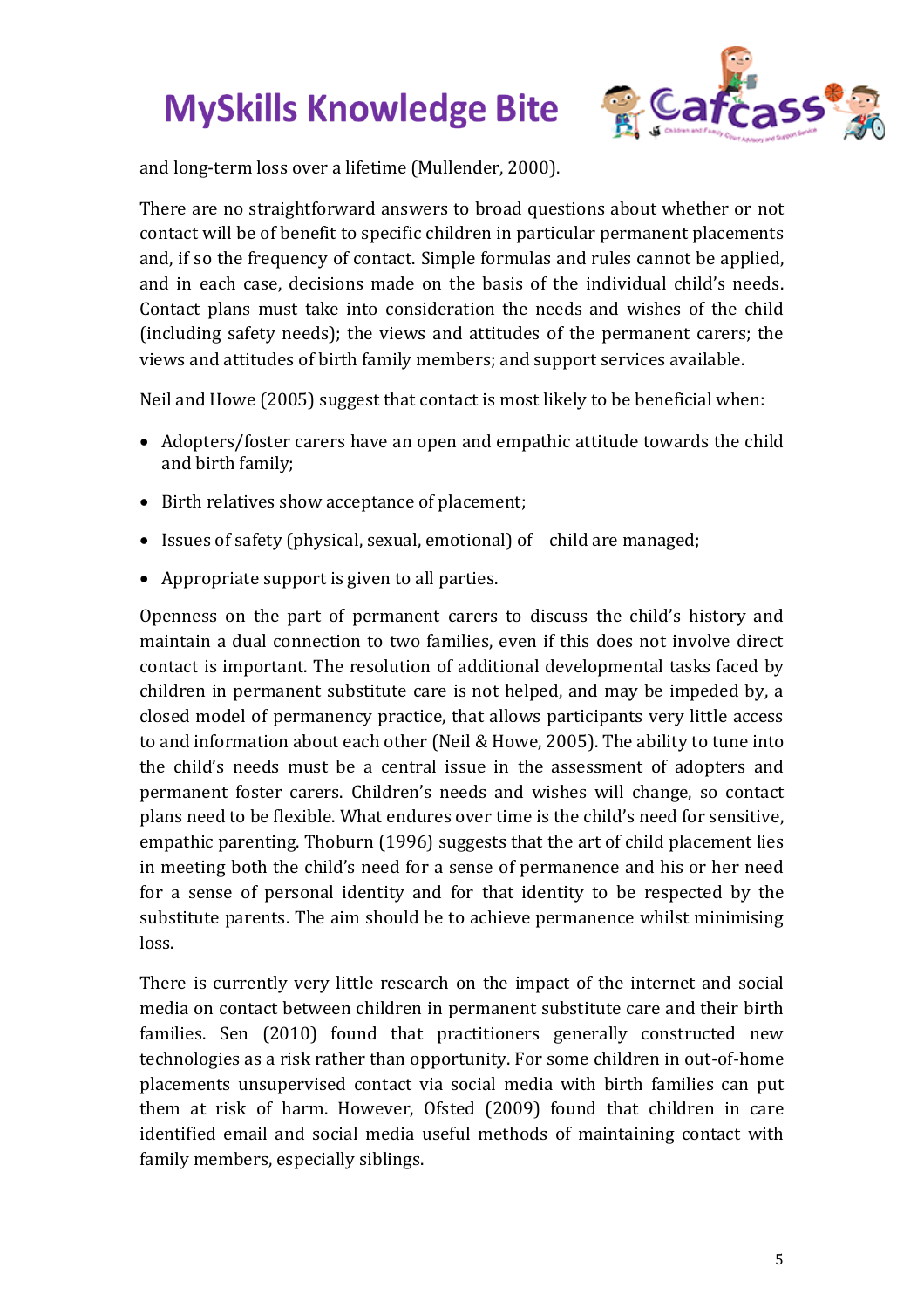

Sen & Broadhurst's (2011, p.306) literature review concludes that in order to maximize the positive potential of family contact the following need to be recognised:

**(1) Social workers have a central role in influencing the frequency, quality and safety of contact;** 

**(2) Contact should be purposeful and contribute to assessment/rehabilitation or other objectives in terms of a child's identified needs;** 

**(3) The wishes and feelings of the child, parent and significant others must be given thorough consideration;** 

**(4) Appropriate support for the child, family members and carers is needed for successful contact to occur; and** 

**(5) Where contact is refused because it is considered detrimental to a child's welfare, explanations must be provided that are appropriate to the child's age and understanding.**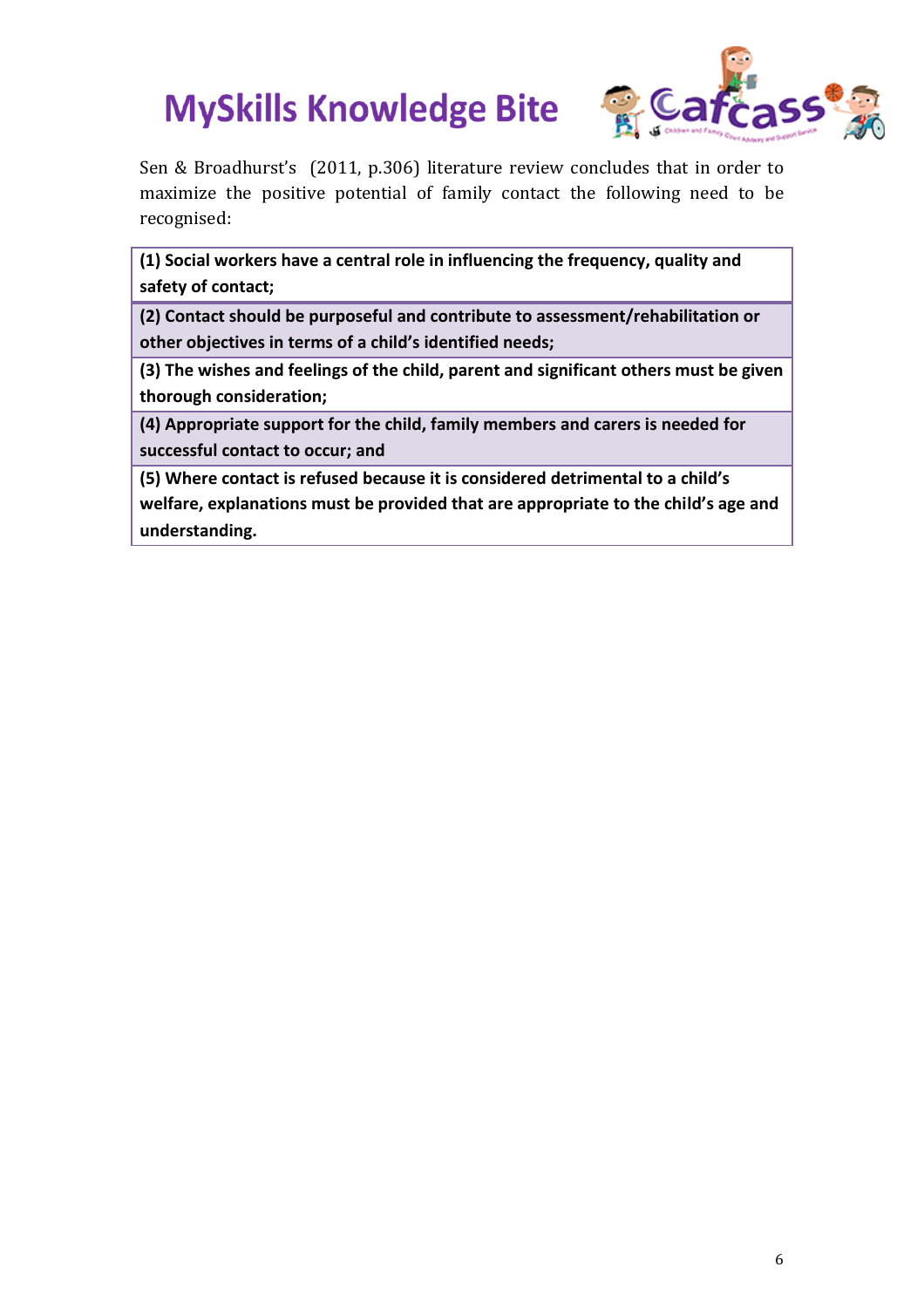

REFERENCES:

Biehal, N. (2006) *Reuniting looked after children with their families: A review of the research*. London: NCB

Care Inquiry (2013) *Making not Breaking: Building relationships for out most vulnerable children*, http://www.frg.org.uk/images/Policy Papers/care-inquiry[full-report-april-2013.pdf](http://www.frg.org.uk/images/Policy_Papers/care-inquiry-full-report-april-2013.pdf)

Cleaver, H. (2000) *Fostering Family Contact*. London: The Stationery Office

Collier, C. (2012) ''Papers! Papers! Papers!' Contact notes in care proceedings', *Seen and Heard* 22(4), 28-36

Dale, P. (2013) 'Restrictions on natural parent contact with infants during care proceedings where forced adoption may be the outcome: Some cautions about recent research and developing practice'*, Families, Relationships and Society,* 2 (2), 175 - 191

Farmer, E. (2009) 'How do placements in kinship care compare with those in non‐kin foster care: placement patterns, progress and outcomes?' *Child & Family Social Work*, 14(3), 331-342.

Farmer, E., Sturgess, W., & O'Neill, T. (2008) *The reunification of looked after children with their parents: Patterns interventions and outcomes*. Bristol: School for Policy Studies, University of Bristol.

Kenrick, J. (2009) 'Concurrent planning: a retrospective study of the continuities and discontinuities of care, and their impact on the development of infants and young children placed for adoption by the Coram Concurrent Planning Project', *Adoption & Fostering*, 33 (4), 5–18.

Humphreys, C. and Kiraly, M. (2010) 'High-frequency family contact: a road to nowhere for infants', *Child & Family Social Work*, 16 (1), 1–11.

Hunt, J. (2003). *Family and Friends Carers: Scoping Paper Prepared For, and Submitted To, the Department of Health-November 2001*. London: Department of Health.

Hunt, J., Waterhouse, S. and Lutman, E. (2008) *Keeping them in the family: Outcomes for children placed in kinship care through care proceedings,* London: BAAF*.*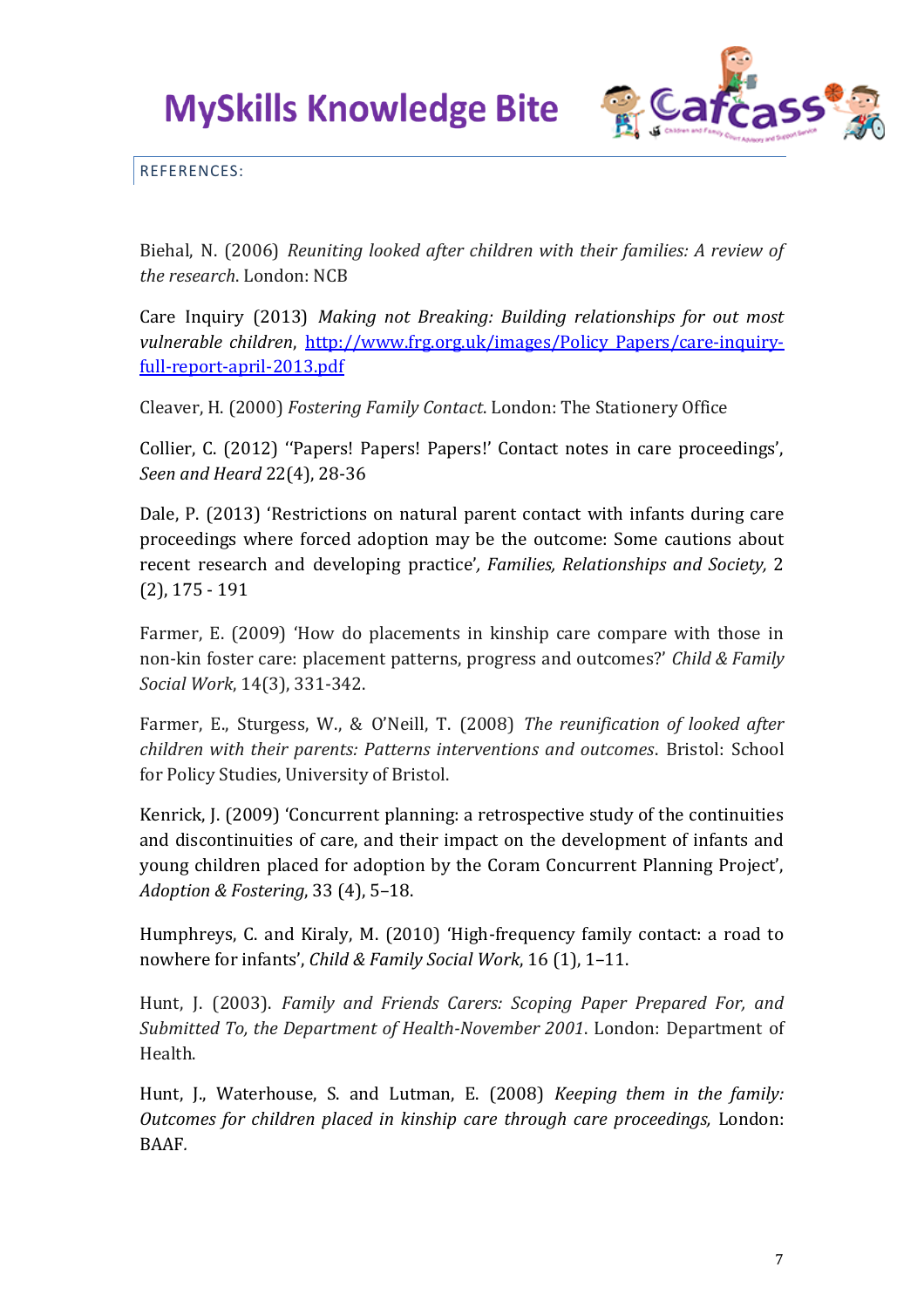

Hunt, J., and Waterhouse, S. (2013) *It's just not fair! Support, need and legal status in family and friends care,* London: Family Rights Group

Malet, M. F., Mcsherry, D., Larkin, E., Kelly, G., Robinson, C., & Schubotz, D. (2010) 'Young children returning home from care: the birth parents' perspective', *Child & Family Social Work*, 15(1), 77-86.

Moyers, S., Farmer, E., & Lipscombe, J. (2006) 'Contact with family members and its impact on adolescents and their foster placements', *British Journal of Social Work*, 36(4), 541-559.

Mullender, A. (ed.) (2000) *We are Family: sibling relationships in placement and beyond.* London: BAAF

Mullender, A., Hague, G., Imam, U. F., Kelly, L., Malos, E., & Regan, L. (2002) *Children's perspectives on domestic violence*. London: Sage.

Neil, E. (2003) 'Adoption and Contact: A Research Review'. In A. Bainham, B. Lindley, B., M. Richards & L. Trinder (eds.) Children and their Families: Contact, Rights and Welfare. Oxford: Hart.

Neil, E. (2007). Coming to terms with the loss of a child: The feelings of birth parents and grandparents about adoption and post-adoption contact. *Adoption quarterly*, *10*(1), 1-23.

Neil, E. & Howe, D. (eds.) (2005) *Contact in Adoption and Permanent Foster Care,*  London: BAAF

Ofsted (2009) *Keeping in Touch*. A report of children's experience by the Children's Rights Director for England. Accessed at: http://www.ofsted.gov.uk/Ofsted-home/Publications-and- research/Browseall-by/Care/Children-s-rights/Keeping-in- touch

O'Regan, T. (2012) 'Contact within Care Proceedings: The legal framework', *Seen and Heard,* 22(2), 46-59

Quinton, D. & Selwyn, J. (2006) 'Adoption: research, policy and practice'*, Child and Family Law Quarterly,* 18 (4), pp. 459-477

Schofield, G., Beek, M., & Sargent, K. with Thoburn, J. (2000) *Growing up in Foster Care,* London: BAAF

Schofield, G., & Simmonds, J. (2011). Contact for infants subject to care proceedings. *Adoption & Fostering*, *35*(4), 70-74